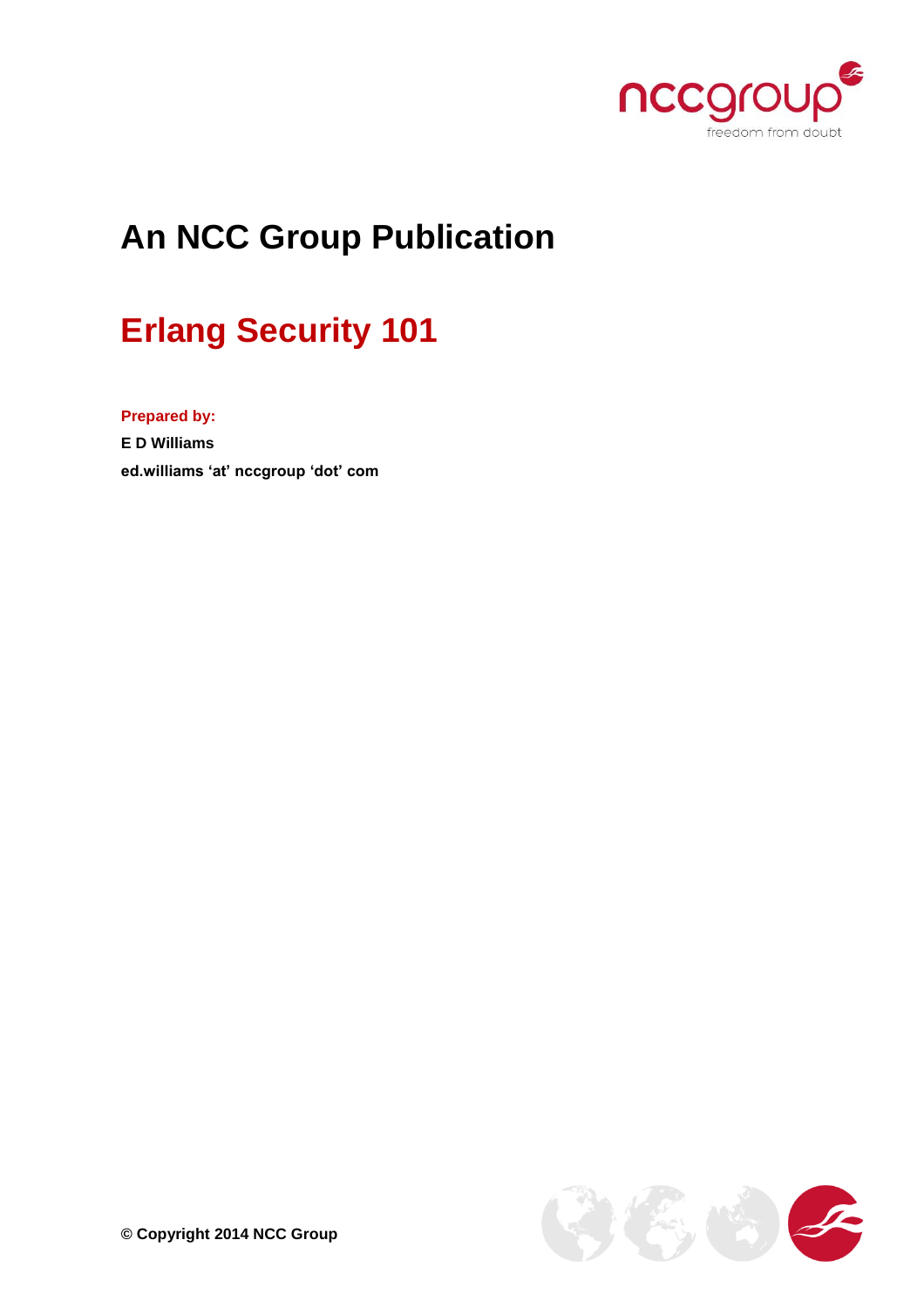

# **Contents**

| 1              |       |  |
|----------------|-------|--|
|                | 1.1   |  |
|                | 1.2   |  |
|                | 1 2 1 |  |
|                | 1.3   |  |
|                | 1.4   |  |
|                | 1.5   |  |
|                | 1.5.1 |  |
| 2              |       |  |
|                | 2.1   |  |
|                | 2.2   |  |
|                | 2.3   |  |
|                | 2.4   |  |
|                | 2.5   |  |
|                | 2.6   |  |
|                | 261   |  |
|                | 2.6.2 |  |
|                | 2.7   |  |
| 3              |       |  |
|                | 3.1   |  |
|                | 3.2   |  |
| $\overline{4}$ |       |  |
|                | 4.1   |  |
|                | 4.1.1 |  |
|                |       |  |
|                |       |  |
|                | 4.2   |  |
| 5              |       |  |
| 6              |       |  |
|                | 6.1   |  |
|                | 6.1.1 |  |
|                |       |  |
|                |       |  |

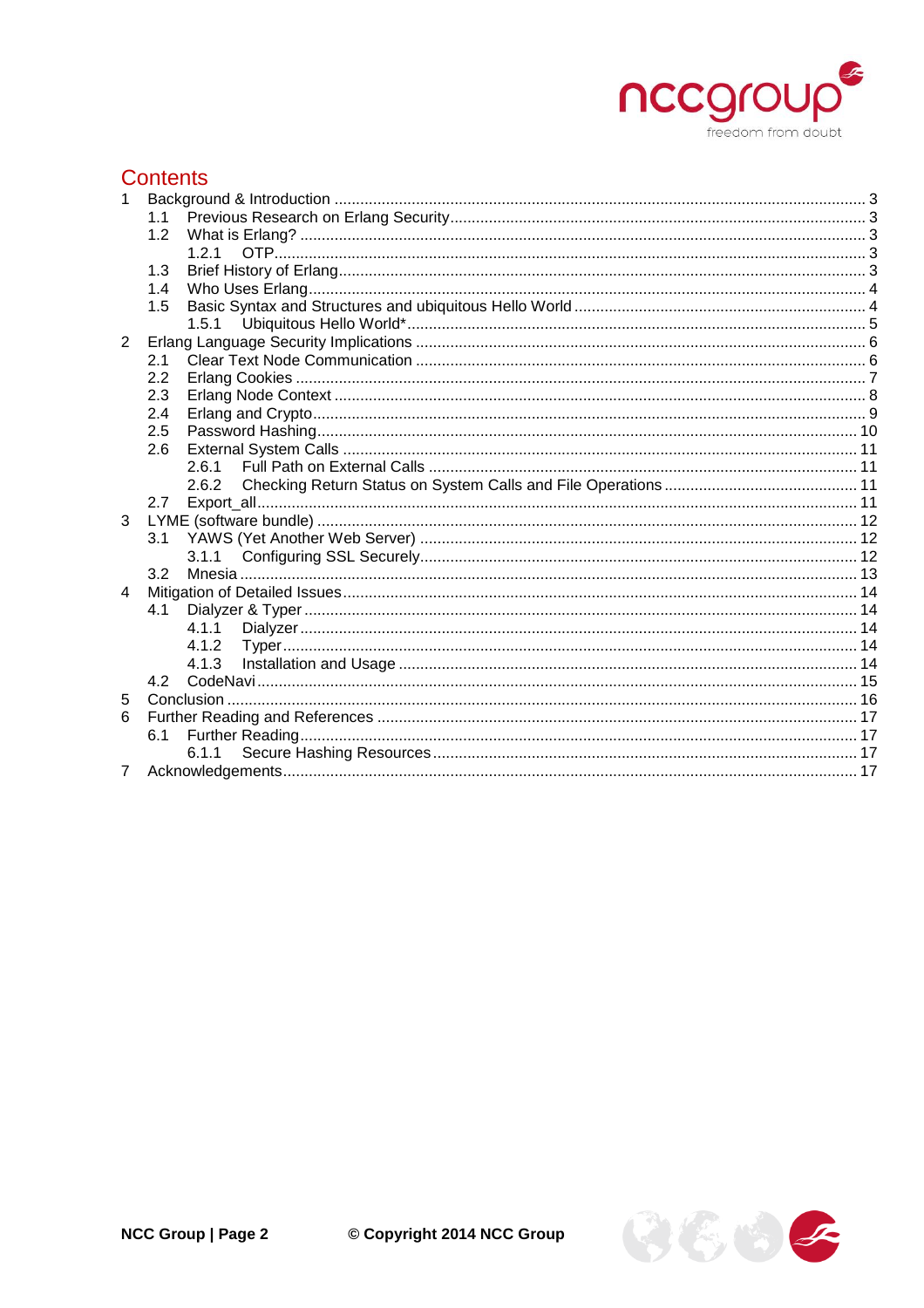

# <span id="page-2-0"></span>**1 Background & Introduction**

NCC Group's Security Technical Assurance team performs code reviews for clients on numerous different programming languages. Some are well understood from a security perspective (e.g. C, C++, C#, PHP and Python etc.) and some less so. We've been doing Erlang security focused code reviews for over four years and built up a body of knowledge on the subject. It is also understood that proactive developer training and awareness earlier in the development lifecycle can yield significant security benefits.

#### <span id="page-2-1"></span>1.1 Previous Research on Erlang Security

A number of papers have been produced on the security of Erlang<sup>1, 2</sup>, the most famous of these being "Application Security of Erlang Concurrent System"<sup>3</sup>, the current research is purposefully narrow, this paper will document what to be mindful of when writing Erlang code for a LYME (Linux, YAWS, Mnesia and Erlang) stack or large scale distributed system and more importantly, how to successfully mitigate common security issues.

#### <span id="page-2-2"></span>1.2 What is Erlang?

Erlang was designed and developed by Ericsson to support distributed, fault-tolerant, soft-real-time, non-stop applications in the 1980s $4$ .

As defined from Wikipedia, "Erlang is a programming language used to build scalable soft real-time systems with requirements on high availability. Some of its uses are in telecoms, banking, ecommerce, computer telephony and instant messaging. Erlang's runtime system has built-in support for concurrency, distribution and fault tolerance<sup>1</sup>."

#### <span id="page-2-3"></span>1.2.1 OTP

An important part of Erlang is OTP, "OTP (Open Telecom Platform) is a collection of libraries for Erlang to do everything from compiling ASN.1 to providing a WWW server. Most projects using "Erlang" are actually using "Erlang/OTP", i.e. the language and the libraries. OTP is also open source<sup>5</sup> ."

#### <span id="page-2-4"></span>1.3 Brief History of Erlang

During the 1980s there was a project at the Ericsson Computer Science Laboratory which aimed to find out what aspects of computer languages made it easier to program telecommunications systems. Erlang emerged in the second half of the 80s was the result of taking those features which made writing such systems simpler and avoiding those which made them more complex or error prone<sup>6</sup>.



<sup>1</sup> <http://carlos-trigoso.com/2014/03/01/erlang-application-security/>

<sup>2</sup> <http://pokingarounderlang.wordpress.com/2009/01/18/erlang-web-security/>

<sup>&</sup>lt;sup>3</sup><http://www.k2r.org/kenji/papers/file-archive/css2008-erlangappsec-final-pub.pdf><br>4 http://en.wikipedia.org/wiki/Erlang. %29pregreppping. language%20

[http://en.wikipedia.org/wiki/Erlang\\_%28programming\\_language%29](http://en.wikipedia.org/wiki/Erlang_%28programming_language%29)

<sup>&</sup>lt;sup>5</sup> <http://www.erlang.org/faq/introduction.html>

<sup>6</sup> <http://www.erlang.org/faq/academic.html>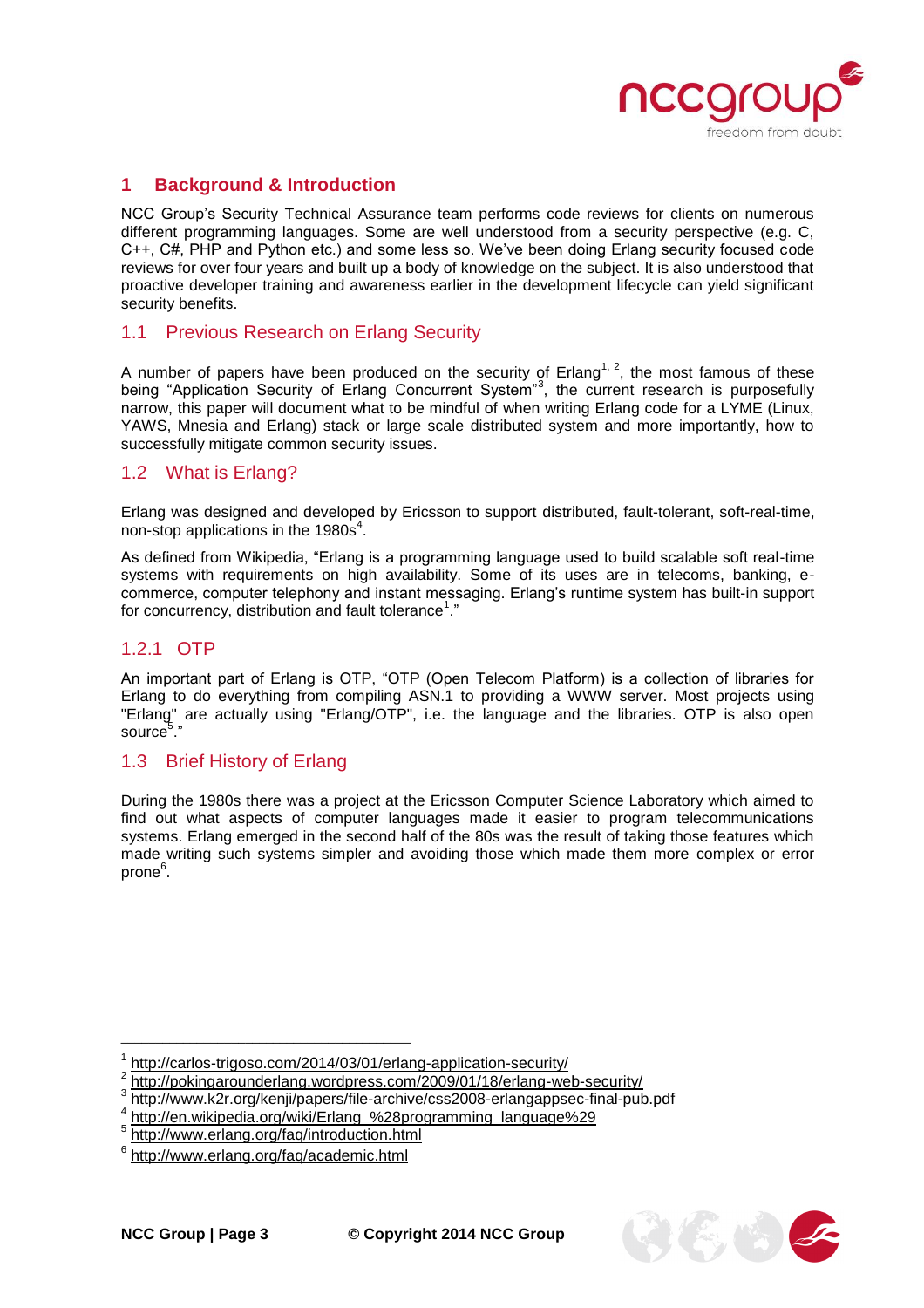

## <span id="page-3-0"></span>1.4 Who Uses Erlang

While the casual reader may be surprised by the following list of organisations that use Erlang for product development, the more "hard core" Erlang user will not however be surprised<sup>5, 7</sup>.

| Organisation           | Project                                           |
|------------------------|---------------------------------------------------|
| Ericsson               | <b>Telecommunications Systems</b>                 |
| Facebook               | Facebook chat service backend                     |
| RabbitMQ               | <b>AMQP Enterprise Messaging</b>                  |
| T-Mobile               | SMS and authentication systems                    |
| Whatsapp               | Messaging for smartphones                         |
| Amazon                 | SimpleDB, Part of Amazon Web Services             |
| Yahoo!                 | Delicious, part of the social bookmarking service |
| <b>Huffington Post</b> | Commenting system on HuffPost Live                |
| Rackspace              | Manage networking devices                         |

# <span id="page-3-1"></span>1.5 Basic Syntax and Structures and ubiquitous Hello World

While the Erlang language offers a rich syntax and a wide range of structures, these are beyond the scope of this whitepaper; this section is only intended as a brief introduction into the language. The Erlang website [\(http://www.erlang.org\)](http://www.erlang.org/) is an excellent resource for the seasoned programmer and novice, the author would encourage anybody with an interest in the language to visit this site.

#### **Number Types**

Erlang supports basic data types such as integers, floats and more complex structures.

|    | $1(9+5)*3.$ |
|----|-------------|
| 42 |             |

#### **Atoms**

Atoms are static (or constant) literals.

```
2> edw == edw.
true
```
#### **Tuples**

Tuples are a composite data type and are used to store collections of items.

```
3> {abc, def, {0, 1}, ghi}.
{abc,def,{0,1},ghi}
```


\_\_\_\_\_\_\_\_\_\_\_\_\_\_\_\_\_\_\_\_\_\_\_\_\_\_\_\_\_\_\_\_\_\_\_\_\_\_\_\_\_\_ <sup>5</sup> http://www.erlang.org/faq/introduction.html<br><sup>7</sup> en wikipedia arg/wiki/orlang\_(pregramming

en.wikipedia.org/wiki/erlang (programming language)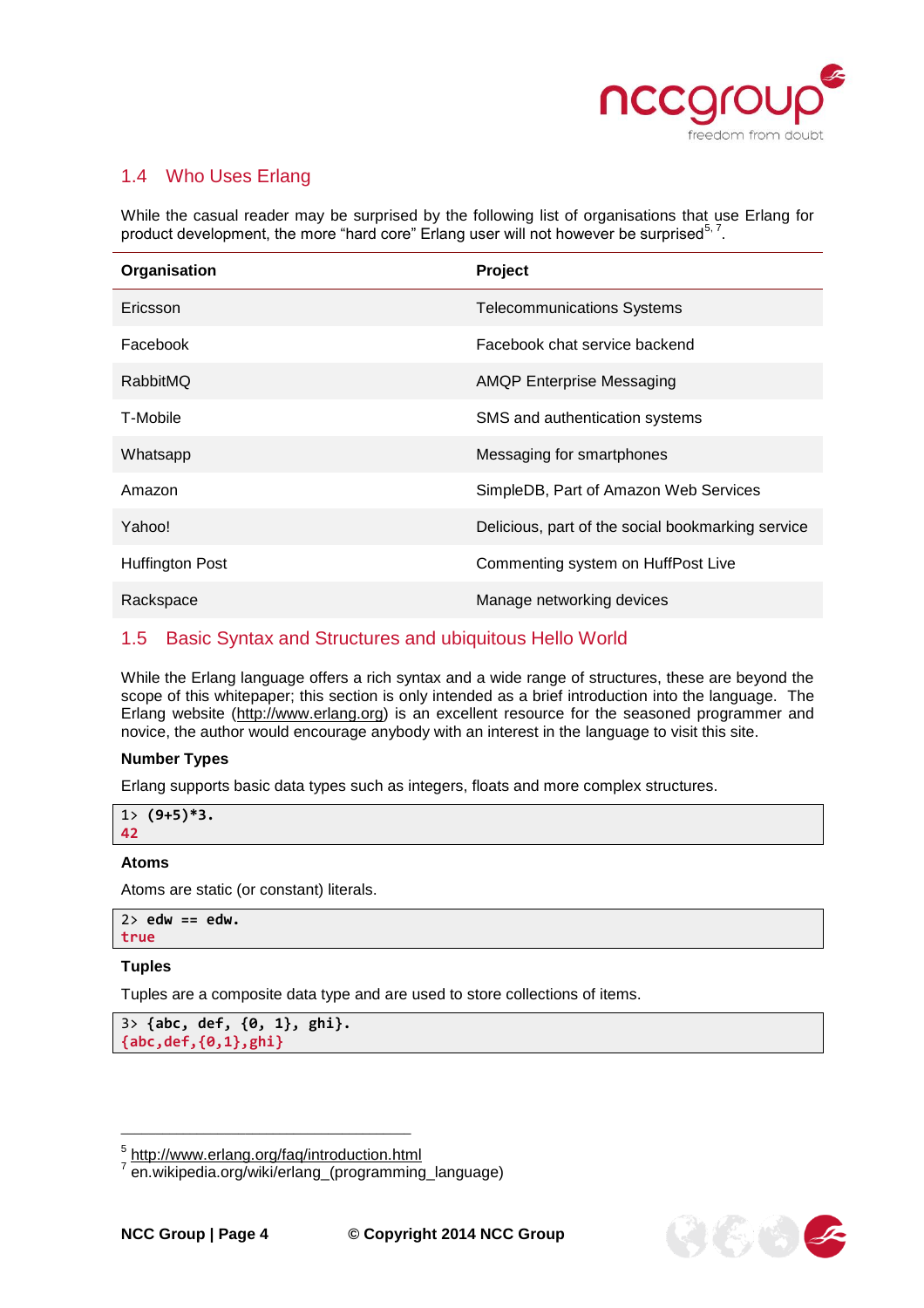

そらっ

#### **Lists**

Lists and tuples are similar, but whereas a tuple can only be used in a comparison, lists allow a wider variety of manipulation operations to be performed.

```
4> lists:sort([4,5,3,2,6,1]).
[1,2,3,4,5,6]
5> [1,2] ++ [3,4].
[1,2,3,4]
```
#### **Functions and Modules**

Functions in Erlang are the basic building blocks, A function is composed of the function name (defined by an atom), and zero or more arguments to the function in parentheses. Modules, just like modules in other languages, are used to collate similar functions together.

```
user@host:~$ cat math.erl
-module(math).
-export([add/2,remove/2]).
add(A, B) ->
    A + B.
remove(A,B) ->
    A - B.
user@host:~$ erl
Erlang R16B03 (erts-5.10.4) [source] [async-threads:10] [kernel-poll:false]
Eshell V5.10.4 (abort with ^G)
1> c(math).
{ok,math}
2> math:add(6,4).
10
3> math:remove(6,4).
2
```
#### <span id="page-4-0"></span>1.5.1 Ubiquitous Hello World\*

No introduction of a language would be complete without an example "hello world" script:

```
user@host:~$ cat hello.erl
% Hello World Erlang Script  Erlang Comment
-module(hello).  Erlang module name
-export([hello_world/0]).  Function name for module with 0 params
hello_world() -> External Start of function
      io:fwrite("Shwd mae byd\n").
user@host:~$ erl -compile hello  Compile
user@host:~$ erl -noshell -s hello hello_world -s init stop  Run
Shwd mae byd  Output
```
<sup>\*</sup> Not quite hello world, but the Welsh equivalent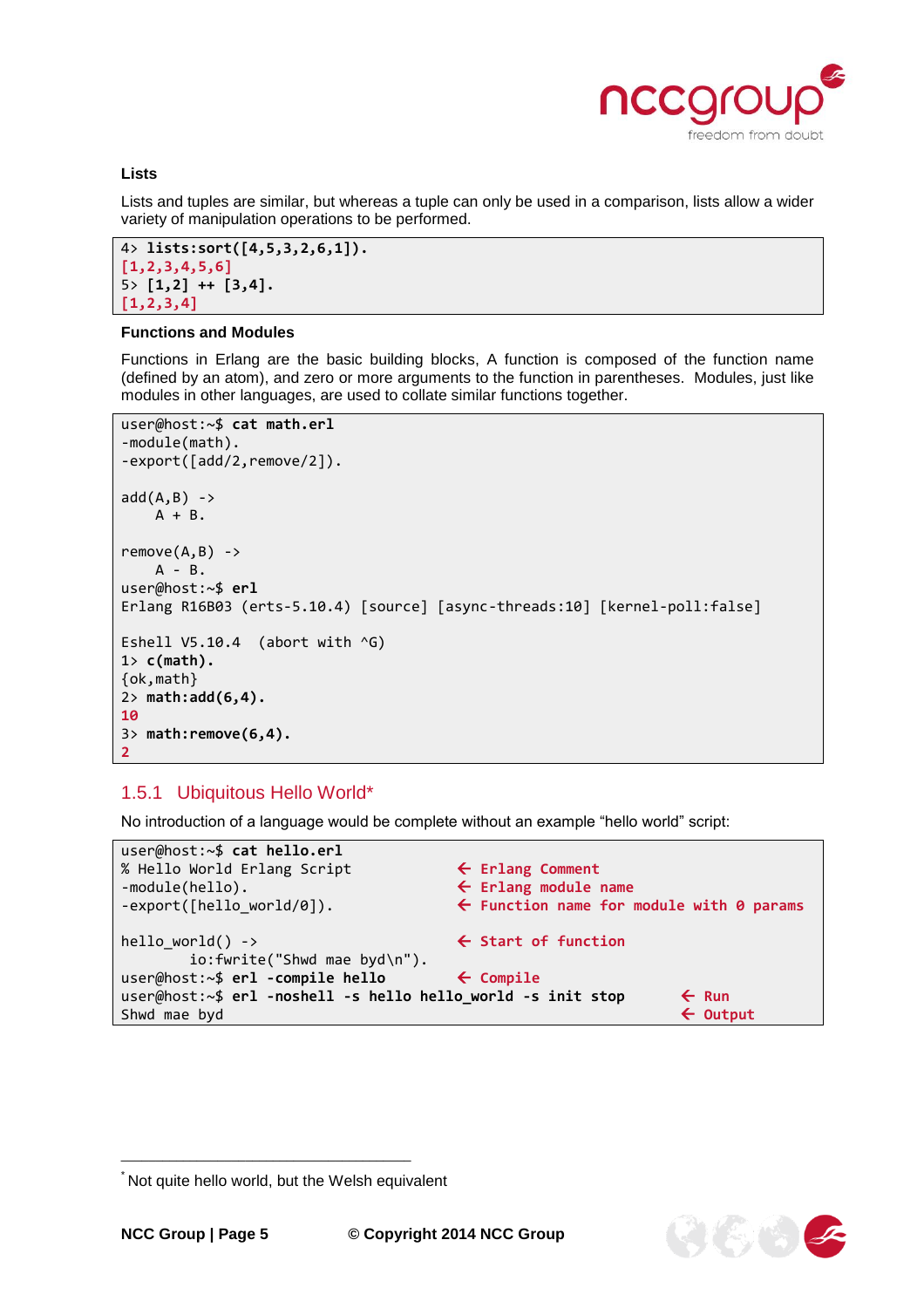

# <span id="page-5-0"></span>**2 Erlang Language Security Implications**

The following section details the common security issues that have been discovered within Erlang code bases and implementations. While the examples are purposefully basic, they are intended to highlight common security-related classes of issue. Each section will also include a specific mitigation for said class.

#### <span id="page-5-1"></span>2.1 Clear Text Node Communication

Nodes are a cornerstone of distributed Erlang, they allow the message passing, linking and monitoring of each subsystem. With this in mind, the security of the communication between distributed nodes, which may well be located in disparate physical locations, is critical. A common method of communication between nodes is through the rpc:call function. By default, this traverses the network un-encrypted, allowing a suitably placed attacker the ability to capture data.

Consider the following trivial RPC example, where the erl\_test directory is listed via node1, from node2:

```
user@host:~$ erl -sname node2@`hostname`
Erlang R16B03 (erts-5.10.4) [source] [async-threads:10] [kernel-poll:false]
Eshell V5.10.4 (abort with ^G)
(node2@host)1> rpc:call(node1@host1, file, list_dir, ["/erl_test"]).
{ok,["erl_test-file_2","erl_test-file_1","erl_test-file_3"]}
```
These packets can be intercepted, and as can be seen below, while the cookie does not traverse the network, the data does:

```
O Follow TCP Stream
Stream Content
...+.D.v...h.a.gR....'.....R.r..R.....=.............1.D..V.......(
,h.a.gR...:...R.R.h.R.h.gR...:...r.R...=......b.R.R.R.R.l...k...erl_testjgR.... ........n.D.....nh.a.R.gR....'.....h.r..R.....=........h.R.l....k..erl_t
est-file_2k..erl_test-file_1k..erl_test-file_3j...
+, D, v, \ldots, h, a, gR, \ldots, \ldots, R, r, R, \ldots, R, \ldots, \equiv \ldots, \ldots, \ldots,
```
#### **Figure 1: Intercepted RPC Communication**

To mitigate this issue, a number of scalable methods can be used to secure communications between disparate nodes:

- An underlying IP mechanism like VPN or IPSEC should be used to connect distributed nodes;
- $\blacklozenge$  Use TLS to connect the Erlang nodes<sup>8</sup>;
	- use an SSH tunnel to pass all Erlang communications through it;
		- erl –rsh ssh



<sup>&</sup>lt;sup>8</sup> [http://www.erlang-factory.com/upload/presentations/214/ErlangFactorySFBay2010-](http://www.erlang-factory.com/upload/presentations/214/ErlangFactorySFBay2010-KenjiRikitake.pdf) [KenjiRikitake.pdf](http://www.erlang-factory.com/upload/presentations/214/ErlangFactorySFBay2010-KenjiRikitake.pdf)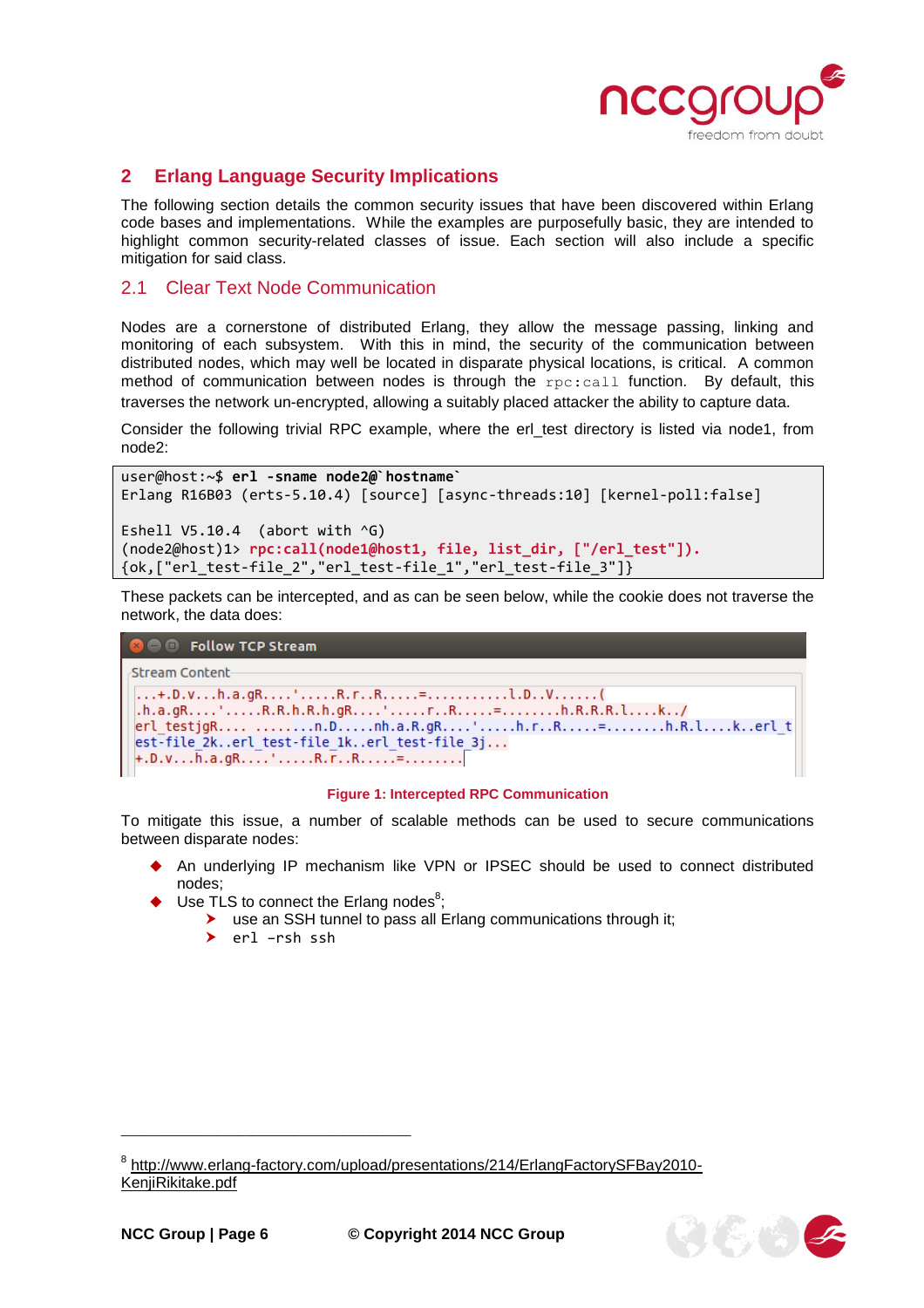

# <span id="page-6-0"></span>2.2 Erlang Cookies

For nodes to communicate with one another, they must share the same magic cookie - a password in Erlang land. The use of a magic cookie provides a basic security mechanism to prevent unauthorised access to an Erlang system on another computer.

It is possible to create a node with a magic cookie value of "nocookie", this should **not** be done; this removes authentication security and can allow anyone on the network access to Erlang nodes and the underlying operating system.

If a magic cookie is set, which it always should be, setting this value via the command line can leave the system vulnerable to cookie theft from local users. The following example is given, where a node is created using a magic cookie on the command line, and a process listing showing the magic cookie is given when queried from a different user account:

```
user@host:~# erl -sname node1 -cookie secret_cookie
Erlang R16B03 (erts-5.10.4) [source] [async-threads:10] [kernel-poll:false]
Eshell V5.10.4 (abort with \sqrt{G})
(node1@host)1>
(node1@host)1> os:cmd("ps -ef | grep -v grep | grep -i secret_cookie").
"root 9147 9122 0 10:11 pts/16 00:00:00 /usr/lib/erlang/erts-
5.10.4/bin/beam -- -root /usr/lib/erlang -progname erl -- -home /root -- -sname 
node1 -cookie secret_cookie\n"
(node1@host)2>
```
A secure alternative is to use a \$HOME/.erlang.cookie file, which cannot be enumerated via a process listing, as can be seen below:

```
user@host:~$ ls -al .erlang.cookie
-r-------- 1 ed ed 14 Nov 6 10:30 .erlang.cookie
user@host:~$ cat .erlang.cookie
secret_cookie
user@host:~$ erl -sname node1
Erlang R16B03 (erts-5.10.4) [source] [async-threads:10] [kernel-poll:false]
Eshell V5.10.4 (abort with \sqrt{G})
(node1@host)1> os:cmd("ps -ef | grep -v grep | grep -i secret_cookie").
\lbrack(node2@host)2> erlang:get_cookie().
secret_cookie
(node2@host)3>
```
When using nodes, a magic cookie should always be used; the magic cookie should not be passed via the command line but via the .erlang.cookie file.

It can be easy to create overly permissive permissions on a sensitive file, ensure that file level permissions on the .erlang.cookie file are strict, such that only the current user can read the file. As show below:

user@host:~\$ **umask** 0002 user@host:~\$ **echo secret\_cookie > .erlang.cookie** user@host:~\$ **ls -al .erlang.cookie** -rw-rw-r-- 1 user user 14 Nov 6 11:12 .erlang.cookie user@host:~\$ **chmod 0400 .erlang.cookie** user@host:~\$ **ls -al .erlang.cookie** -r-------- 1 user user 14 Nov 6 11:12 .erlang.cookie

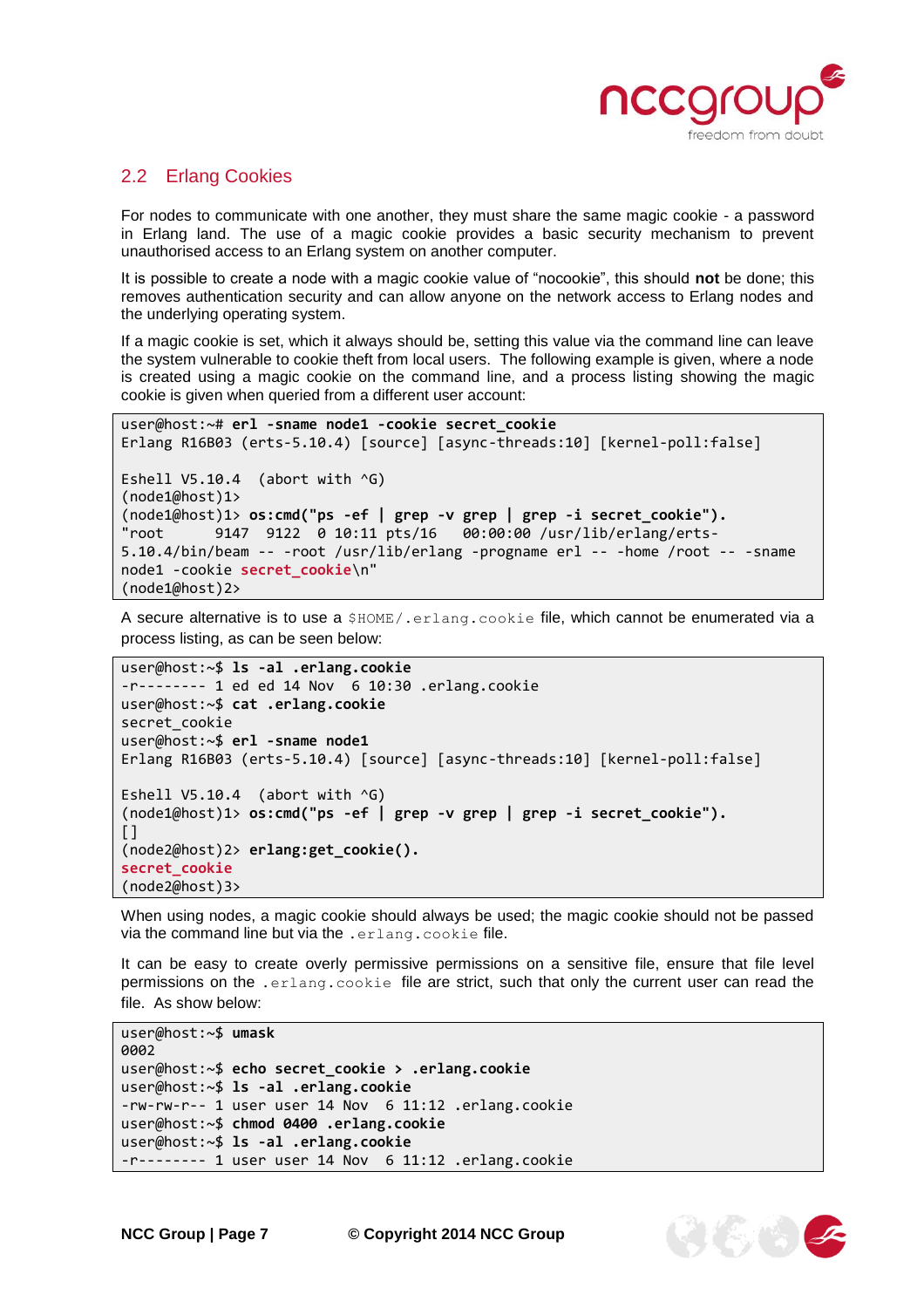

# <span id="page-7-0"></span>2.3 Erlang Node Context

The user context which Erlang nodes run under is important. Consider the following example; where a node, node1, is run under the context of the root (UID 0) user and no magic cookie is required, this leaves the host and potentially the infrastructure vulnerable:

root@host:~# **erl -sname node1 -cookie nocookie** Erlang R16B03 (erts-5.10.4) [source] [async-threads:10] [kernel-poll:false] Eshell  $V5.10.4$  (abort with  $\sqrt{G}$ ) (node1@host)1> **os:cmd("id").** "**uid=0(root) gid=0(root) groups=0(root)**\n" (node1@host)2> **os:cmd("wc -l /etc/shadow").** "**39 /etc/shadow**\n"

Conforming to the principle of least privilege, Erlang nodes should run with the least amount of privileges required, they should **never** be run under the context of root (UID 0).

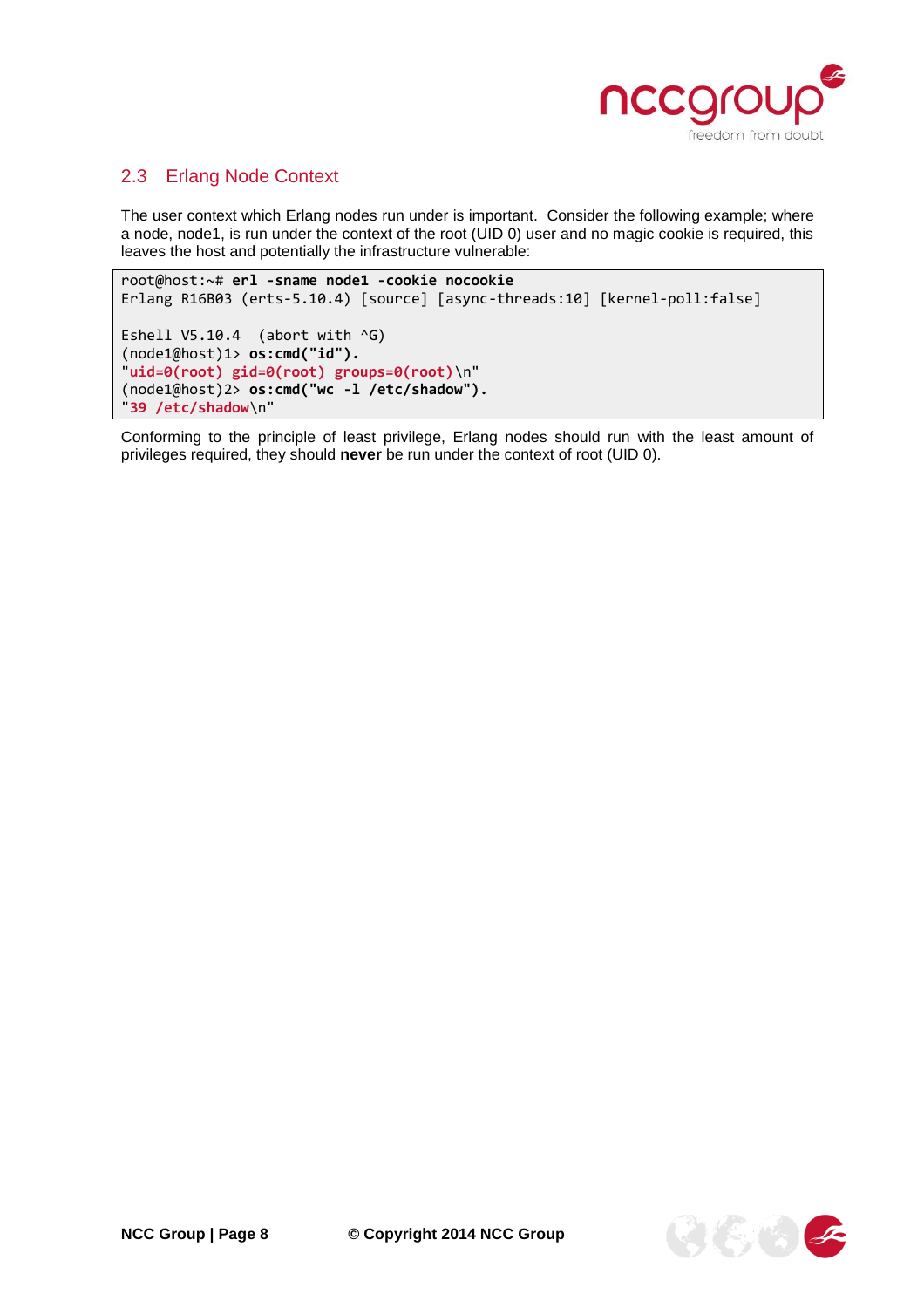

# <span id="page-8-0"></span>2.4 Erlang and Crypto

The importance of random numbers and cryptography is especially important given with many applications looking to enhance security for their users<sup>9</sup>; therefore, the generation of random numbers is important for the security of modern day applications.

A common error is to use the random module:

```
1> random:seed(now()).
{8236,26623,17360}
2> {A, B, C} = now().
{1329,311552,420522}
3> random:seed(A,B,C).
{1330,8476,19723}
```
The documentation states:

"*It should be noted that this random number generator is not cryptographically strong. If a strong cryptographic random number generator is needed; for example, crypto:rand\_bytes/1 should be used instead<sup>10</sup> .*"

An example of which is given below:

```
1> crypto:rand_bytes(24).
<<23,244,102,197,153,106,140,132,231,60,4,163,58,31,193,70,139,61,46,153,51,186,1
45,126>>
2>
```
<sup>9</sup> http://fortune.com/2014/11/18/facebooks-messaging-service-whatsapp-gets-a-security-boost/ 10 <http://erlang.org/doc/man/random.html>

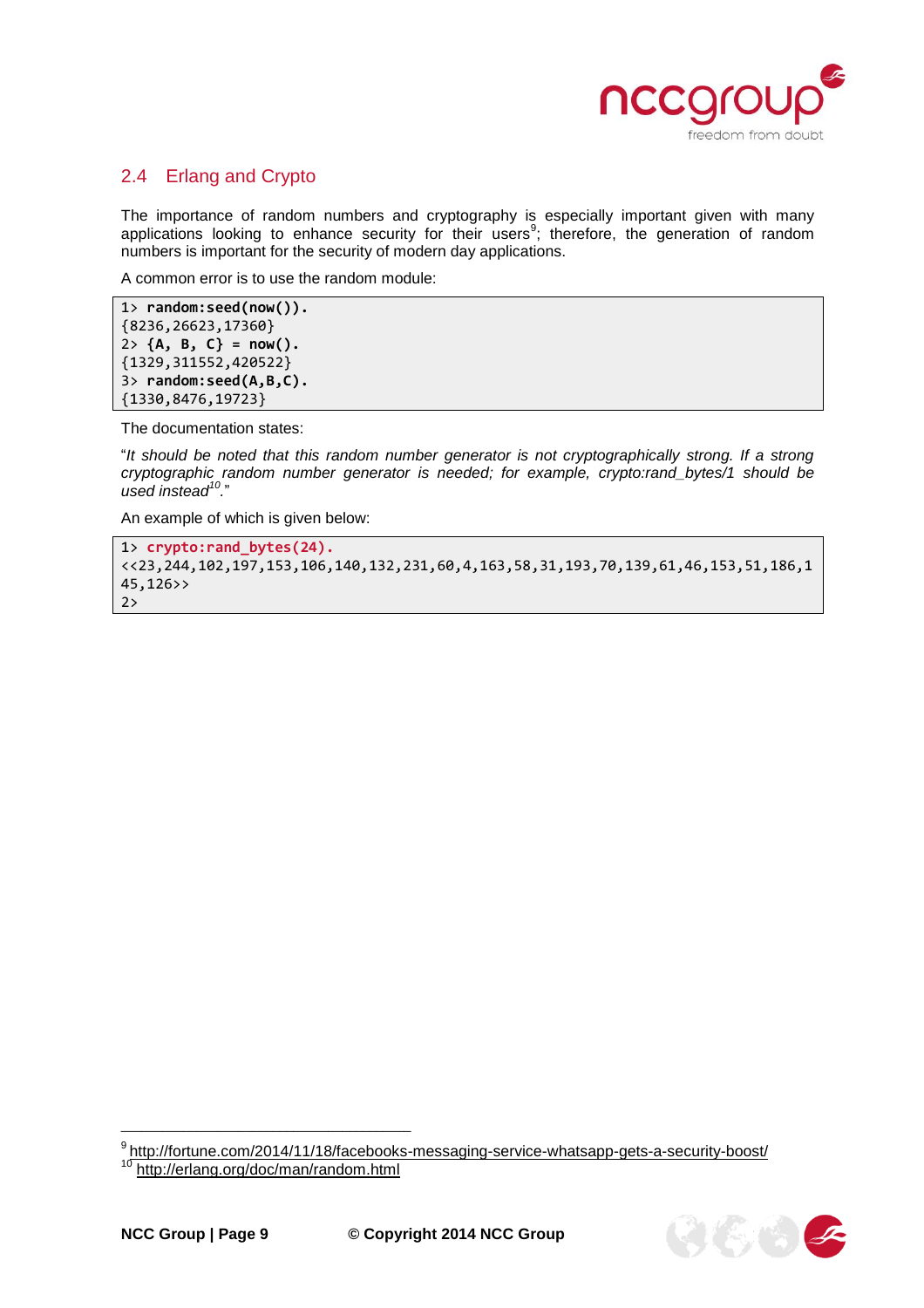

 $\mathcal{G}(\mathcal{E}, \mathcal{C})$ 

# <span id="page-9-0"></span>2.5 Password Hashing

Storing passwords securely is an important aspect of modern applications, all too often there are reports in the press of passwords stored in clear text<sup>11</sup>, not using a salt<sup>12</sup> and / or using a weak hashing algorithm like MD5 $^{\rm 13}$ .

An Erlang example of an unsalted MD5 hash is given below<sup>14</sup>:

```
Eshell V5.10.4 (abort with ^G)
1> c(md5).
{ok,md5}
2> md5:md5_hex("password").
"5f4dcc3b5aa765d61d8327deb882cf99"
```
As an example of how trivial it is to crack raw MD5 hashes, the password hash was passed to a popular password cracking tool, namely JohnTheRipper<sup>15</sup> :

```
user@host:~/JohnTheRipper/run$ ./john --format=Raw-MD5 h
Loaded 1 password hash (Raw-MD5 [MD5 32/32])
Press 'q' or Ctrl-C to abort, almost any other key for status
password (?)
1g 0:00:00:00 DONE (2014-11-06 07:50) 6.250g/s 18.75p/s 18.75c/s 18.75C/s 
password
```
As can be seen, this trivial example cracked immediately. For modern day secure applications, the use of MD5, SHA1 and SHA2 alone is not considered appropriate, even with a salt; a more secure alternative is now required. These come in the form of password stretching algorithms, examples of which include bcrypt $^{16}$  and PBKDF2 $^{17}$ .

Fortunately, there exist a number of git repositories that can be used to increase the defence in depth of an application; the following example uses bcrypt<sup>1</sup>

```
user@host:~/erlang-bcrypt$ erl -pa ./ebin -s crypto -s bcrypt -smp enabled
Erlang R16B03 (erts-5.10.4) [source] [smp:1:1] [async-threads:10] [kernel-
poll:false]
Eshell V5.10.4 (abort with ^G)
1> {ok, Salt} = bcrypt:gen_salt().
{ok,"$2a$12$LxvA.soqBr6jzcl87UNIye"}
2> {ok, Hash} = bcrypt:hashpw("password", Salt).
{ok,"$2a$12$LxvA.soqBr6jzcl87UNIye/vOY5cdDRyJJXb8jeBcdlHbjdYhty9a"}
```
The further reading section [6.1.1](#page-16-2) of this whitepaper has a full list of repositories that can be used to secure password hashes for Erlang.

 $\frac{11}{12}$  <http://www.troyhunt.com/2012/07/lessons-in-website-security-anti.html><br> $\frac{12}{12}$  http://pakedsecurity.copbes.com/2012/06/06/millions-of-linkedin-passw

<sup>12</sup> [http://nakedsecurity.sophos.com/2012/06/06/millions-of-linkedin-passwords-reportedly-leaked](http://nakedsecurity.sophos.com/2012/06/06/millions-of-linkedin-passwords-reportedly-leaked-take-action-now/)[take-action-now/](http://nakedsecurity.sophos.com/2012/06/06/millions-of-linkedin-passwords-reportedly-leaked-take-action-now/) 

<sup>13</sup> [http://nakedsecurity.sophos.com/2010/12/28/mozilla-accidentally-publishes-user-ids-and](http://nakedsecurity.sophos.com/2010/12/28/mozilla-accidentally-publishes-user-ids-and-passwords/)[passwords/](http://nakedsecurity.sophos.com/2010/12/28/mozilla-accidentally-publishes-user-ids-and-passwords/)<br><sup>14</sup> http://eee

<http://sacharya.com/md5-in-erlang/>

<sup>15</sup> <http://www.openwall.com/john/>

<sup>16</sup> <http://en.wikipedia.org/wiki/Bcrypt>

<sup>17</sup> [http://en.wikipedia.org/wiki/PBKDF2](http://en.wikipedia.org/wiki/PBKDF2%209) 

<sup>18</sup> <https://github.com/smarkets/erlang-bcrypt>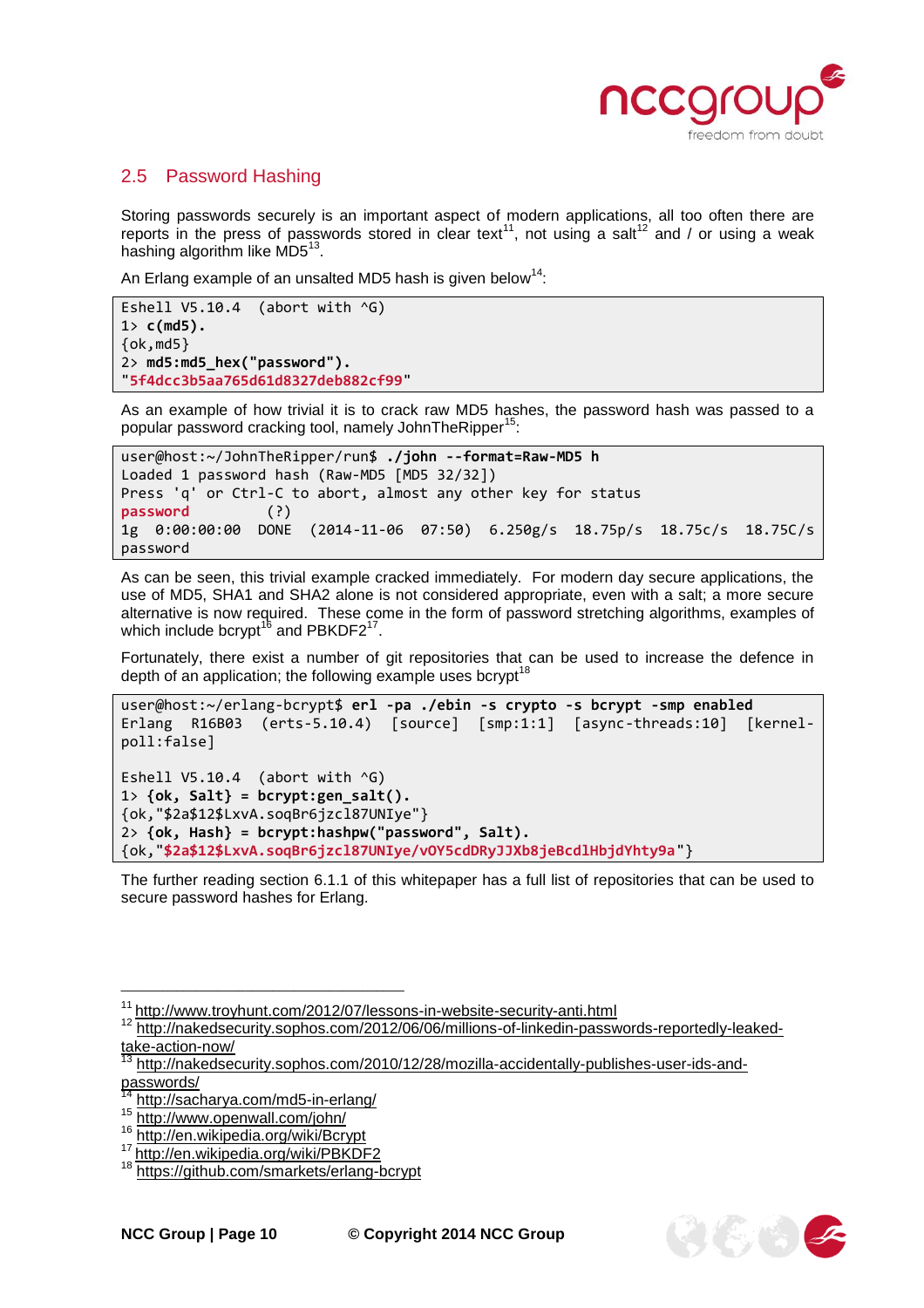

传统

## <span id="page-10-0"></span>2.6 External System Calls

It is common practice to make use of external system calls from within Erlang code, this does, however, increase the risk of introducing traditional vulnerability classes. The most common classes identified with external system calls are detailed below:

# <span id="page-10-1"></span>2.6.1 Full Path on External Calls

Ensuring that all external calls use a full path is important in reducing local users from influencing code logic. Consider the following example, where the  $\circ$ s: cmd module is performing some functions\*:

```
1> os: cmd("chmod 777 important task.sh"),
1> os:cmd("chown user:user important_task.sh").
```
Under the correct circumstances i.e. if the **\$PATH** environmental variable allows, a malicious user would be able to replace OS commands with their own, malicious functions.

## <span id="page-10-2"></span>2.6.2 Checking Return Status on System Calls and File Operations

Ensuring that system calls "fail safe" increases the assurance of system-related code. Not checking the return code can alter the flow and ultimately the execution of code. An example, given next, which gives flexibility in terms of node communication, is through the use of ports in Erlang:

```
Eshell V5.10.4 (abort with \sqrt{G})
1> R = open_port({spawn, "/bin/ls no_file"}, [stderr_to_stdout, binary]).
#Port<0.357>
2> flush().
Shell got {#Port<0.357>,
            {data,<<"/bin/ls: cannot access no_file: No such file or 
directory\n">>}}
ok
3>
```
# <span id="page-10-3"></span>2.7 Export\_all

The export all compilation flag will ignore the export module attribute and will instead export all functions defined. In a production environment this is not considered secure for the following reasons<sup>19</sup>:

- $\blacklozenge$  Clarity it's easier to see which functions are intended to be used outside the module.
- ◆ Errors you get warnings for unused functions.
- ◆ Optimisation the compiler might be able to make more aggressive optimisations knowing that not all functions have to be exported.

<sup>\*</sup> It goes without saying, but worth repeating, that files should not be given these permissions.

<sup>&</sup>lt;sup>19</sup> <http://stackoverflow.com/questions/7863087/why-is-compileexport-all-bad-practice>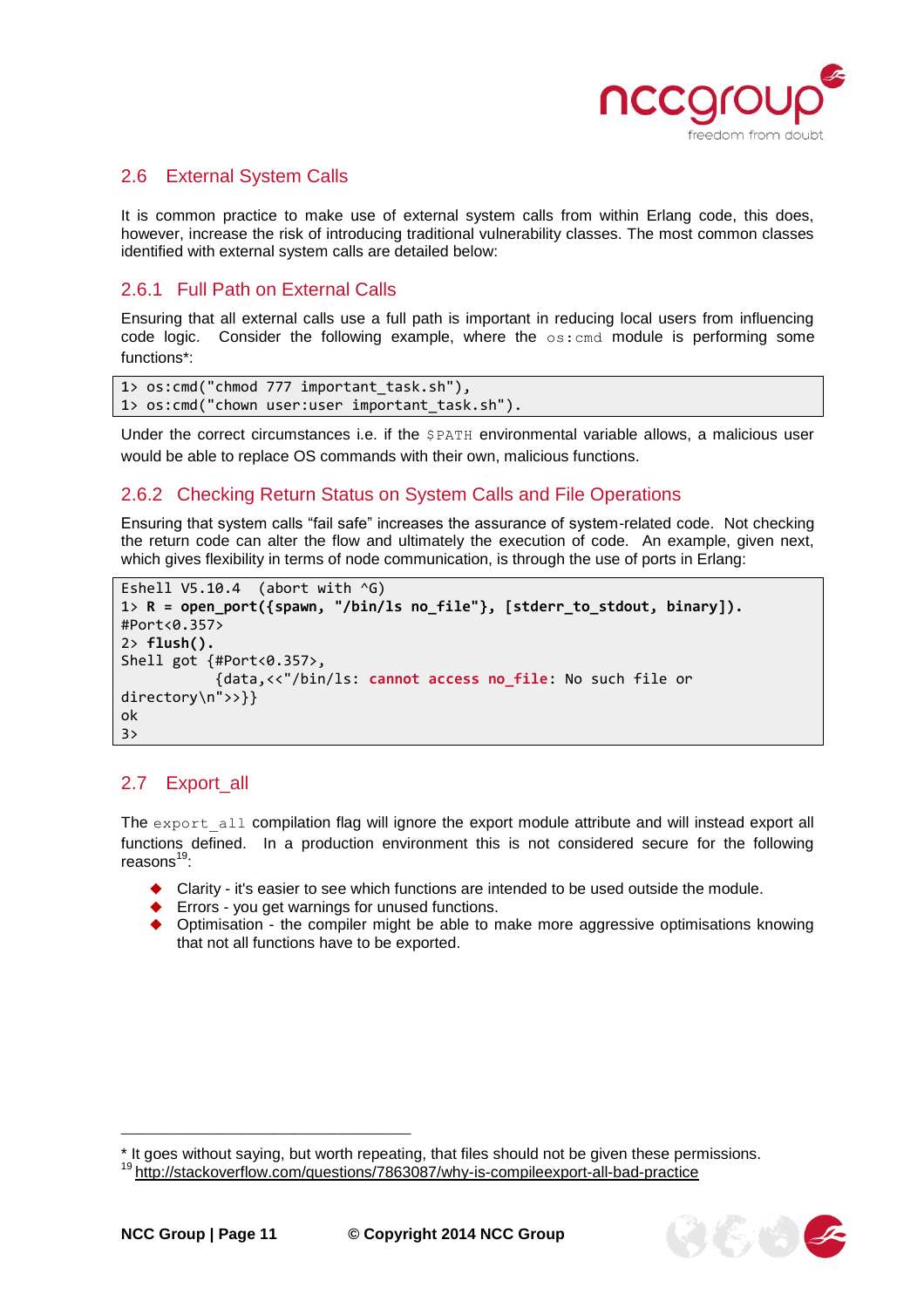

## <span id="page-11-0"></span>**3 LYME (software bundle)**

LYME is a solution stack composed entirely of free and open-source software to build highavailability heavy duty dynamic web applications. The stack is made up of the following software components:

- $\blacklozenge$  Linux operating system.
- Yaws web server.
- ◆ Mnesia database.
- ◆ Erlang programming language.

Linux is considered beyond the scope of this whitepaper, and Erlang security is discussed elsewhere within this document.

# <span id="page-11-1"></span>3.1 YAWS (Yet Another Web Server)

Yaws is a HTTP high performance webserver particularly well suited for dynamic-content web applications<sup>20</sup>.

Because Yaws uses Erlang's lightweight threading system, it performs well under high concurrency. A load test conducted in 2002 comparing Yaws and Apache found that with the hardware tested, Apache 2.0.39 with the worker MPM failed at 4,000 concurrent connections, while Yaws continued functioning with over 80,000 concurrent connections<sup>21</sup>.

Issues have been discovered with YAWS $^{22}$  and its important that that YAWS is running the latest version. At the time of writing, the latest version of YAWS is 1.98. With that in mind, NCC has produced an NSE script that can be used in conjunction with NMAP to quickly identify vulnerable YAWS web servers; an example of which is given below:

c:\>**nmap --script-updatedb**

```
Starting Nmap 6.45 ( http://nmap.org ) at 2014-11-03 18:18 GMT Standard Time
NSE: Updating rule database.
NSE: Script Database updated successfully.
Nmap done: 0 IP addresses (0 hosts up) scanned in 1.54 seconds
c:\>nmap -sV --script=yaws.nse -p8443 192.168.198.129
Starting Nmap 6.45 ( http://nmap.org ) at 2014-11-03 18:18 GMT Standard Time
Nmap scan report for hotspot.s-bit.nl (192.168.198.129)
Host is up (0.00s latency).
PORT STATE SERVICE VERSION
8443/tcp open ssl/http Yaws httpd 1.89
|_yaws: Your YAWS installation is outdated: 1.89
MAC Address: 00:0C:29:EE:9E:E5 (VMware)
Service detection performed. Please report any incorrect results at http://nmap.
org/submit/ .
Nmap done: 1 IP address (1 host up) scanned in 68.62 seconds
```
# <span id="page-11-2"></span>3.1.1 Configuring SSL Securely

\_\_\_\_\_\_\_\_\_\_\_\_\_\_\_\_\_\_\_\_\_\_\_\_\_\_\_\_\_\_\_\_\_\_\_\_\_\_\_\_\_\_

NCC has produced a whitepaper<sup>23</sup> that details how organisations can avoid SSL issues commonly found during penetration tests; the basic configuration of YAWS is found within the *yaws*.conf file.



<sup>&</sup>lt;sup>20</sup> <http://yaws.hyber.org/>

<sup>21</sup> [http://en.wikipedia.org/wiki/Yaws\\_%28web\\_server%29](http://en.wikipedia.org/wiki/Yaws_%28web_server%29)

<sup>22</sup> [http://www.cvedetails.com/vulnerability-list/vendor\\_id-3124/Yaws.html](http://www.cvedetails.com/vulnerability-list/vendor_id-3124/Yaws.html)

<sup>&</sup>lt;sup>23</sup><https://www.nccgroup.com/media/481577/ss-hell-v0-15-2-whitepaper.pdf>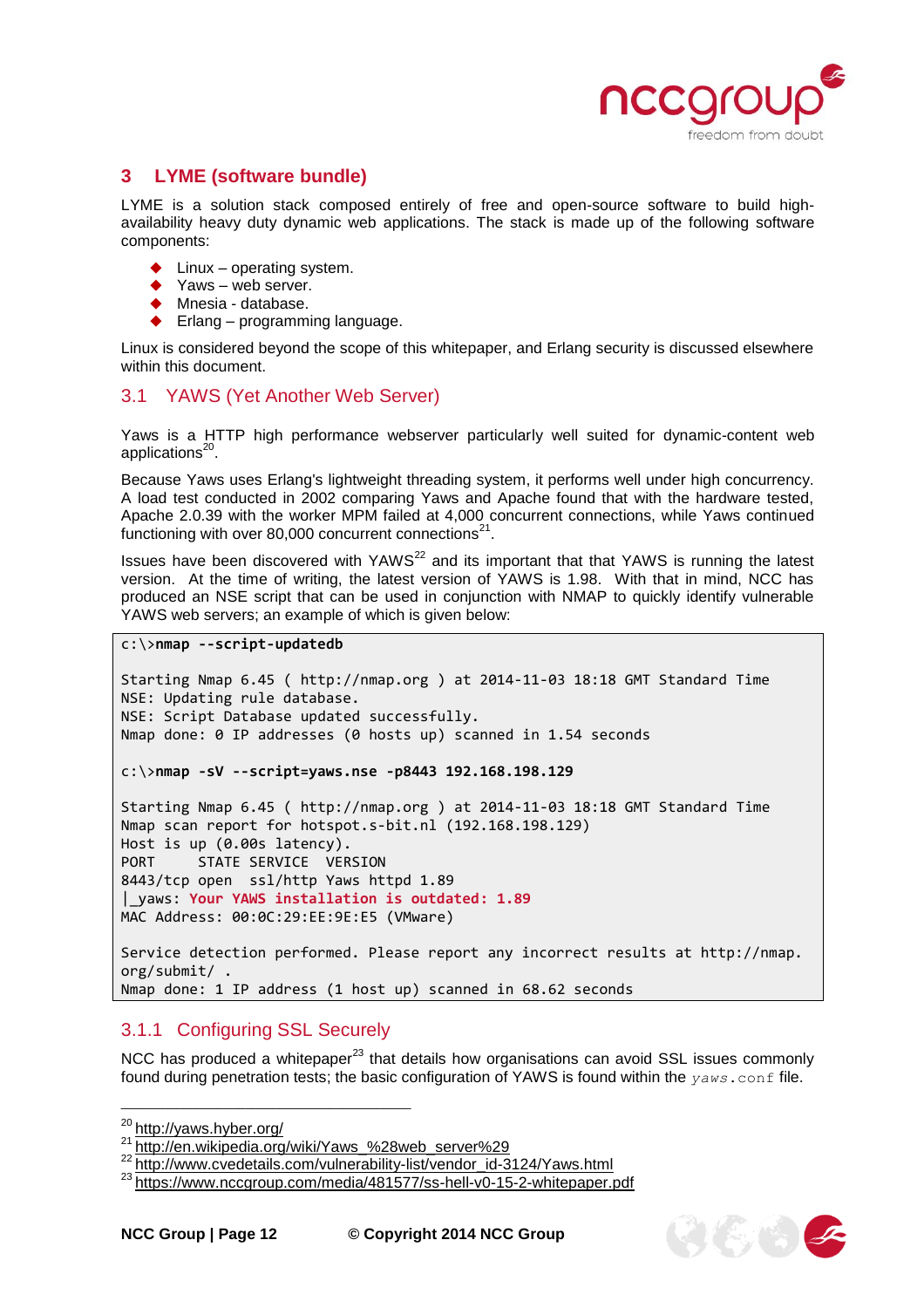

#### <span id="page-12-0"></span>3.2 Mnesia

"Mnesia is a distributed, soft real-time database management system written in Erlang $^{24}$ ".

As with Erlang, Mnesia was developed by Ericsson for soft real-time distributed and high-availability computing work related to telecoms. It was not intended as a general office-based data processing DBMS, nor to replace SQL-based systems. Instead Mnesia exists to support Erlang, where DBMSlike persistence is required $^{24}$ .

Data in Mnesia is organized as a set of tables. Each table has a name which must be an atom. Each table is made up of Erlang records. The user is responsible for the record definitions. Each table also has a set of properties $^{25}$ .



<sup>&</sup>lt;sup>24</sup> <http://en.wikipedia.org/wiki/Mnesia><br><sup>25</sup> <http://www.erlang.org/doc/man/mnesia.html>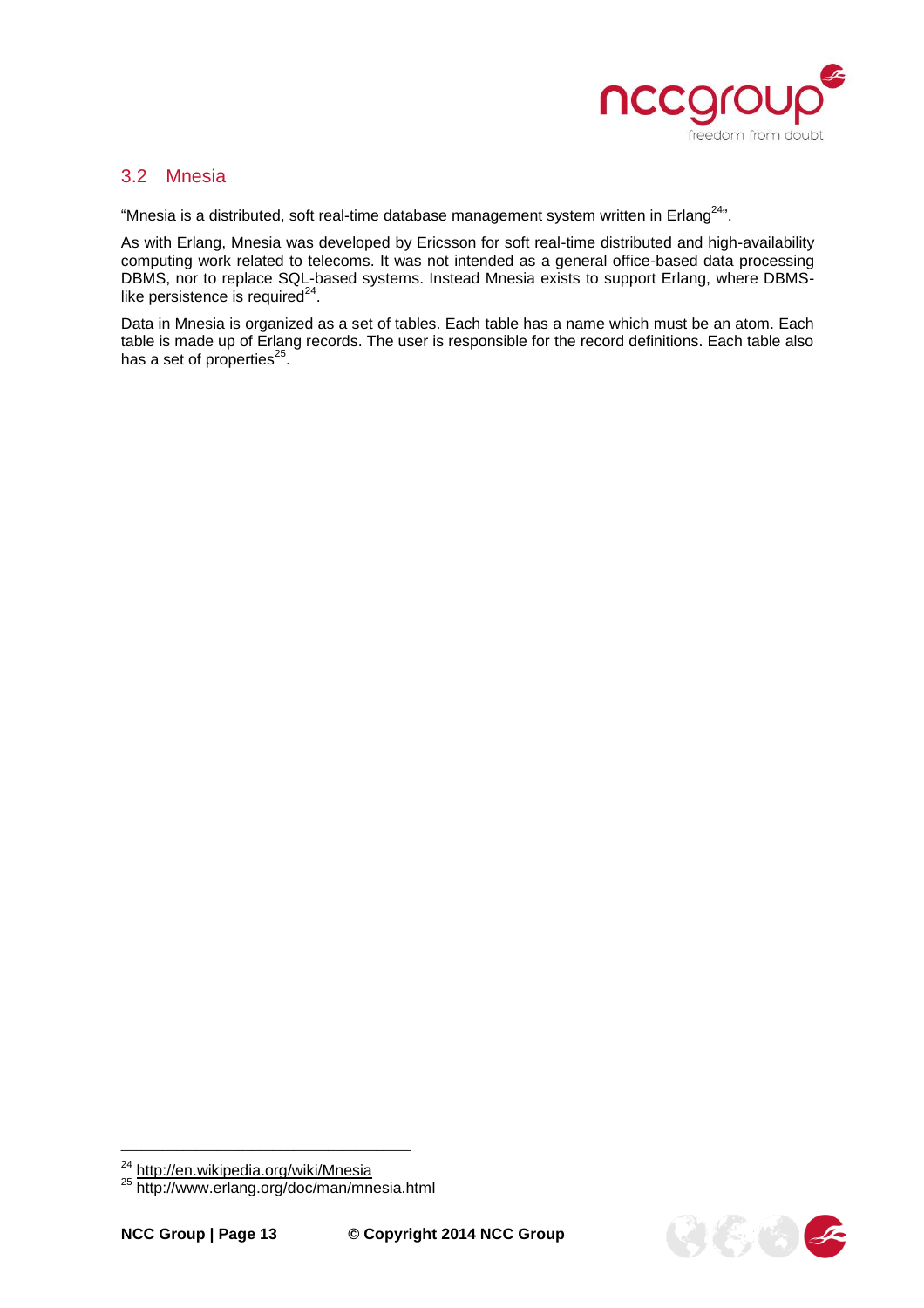

## <span id="page-13-0"></span>**4 Mitigation of Detailed Issues**

While a number of issues have been identified with specific mitigations within this document, there exist a number of tools that can be used in conjunction with one another to help identify and mitigate security-related issues.

#### <span id="page-13-1"></span>4.1 Dialyzer & Typer

The Erlang language provides two mechanisms that can be used to help determine errors and poor coding practices, namely dialyzer and typer.

#### <span id="page-13-2"></span>4.1.1 Dialyzer

Dialyzer, a DIscrepancy AnalYZer for Erlang programs, is a static analysis tool that identifies software discrepancies such as definite type errors, code which has become dead or unreachable due to some programming error, unnecessary tests, etc. in single Erlang modules or entire sets of applications<sup>26</sup>.

#### <span id="page-13-3"></span>4.1.2 Typer

TypEr is a tool that displays and automatically inserts type annotations in Erlang code. It uses Dialyzer to infer variable types $27$ .

#### <span id="page-13-4"></span>4.1.3 Installation and Usage

For Debian-based systems, dialyzer and typer can be installed via apt-get, as in the following:

sudo apt-get install Erlang-dialyzer Erlang-typer

Before dialyzer can be used, a PLT (Persistent Lookup Table) file needs to be created, this file stores information about analysed functions. It should be built with commonly used functions and modules, the following example will build the PLT file with only the stdlib and kernel modules (the bare minimum for any sort of useful analysis):

sudo dialyzer --build\_plt --apps stdlib kernel

Once this is done, which can take a while, depending on the modules that have been applied, dialyzer can now be used. As an example, we will use dialyzer with our trivial hello.erl program:

```
user@host:/Erlang$ dialyzer hello.erl
  Checking whether the PLT /home/ed/.dialyzer_plt is up-to-date... yes
   Proceeding with analysis... done in 0m0.41s
done (passed successfully)
```
As can be seen and what was expected, the code was found without any errors.

Similarly, typer can be used against Erlang code, an example of usage is given below:

```
user@host:~$ typer --show hello.erl
```

```
%% File: "hello.erl"
%% -----------------
-spec hello_world() -> 'ok'.
```


<sup>&</sup>lt;sup>26</sup> Man page entry for Dialyzer

<sup>&</sup>lt;sup>27</sup> Man page entry for typer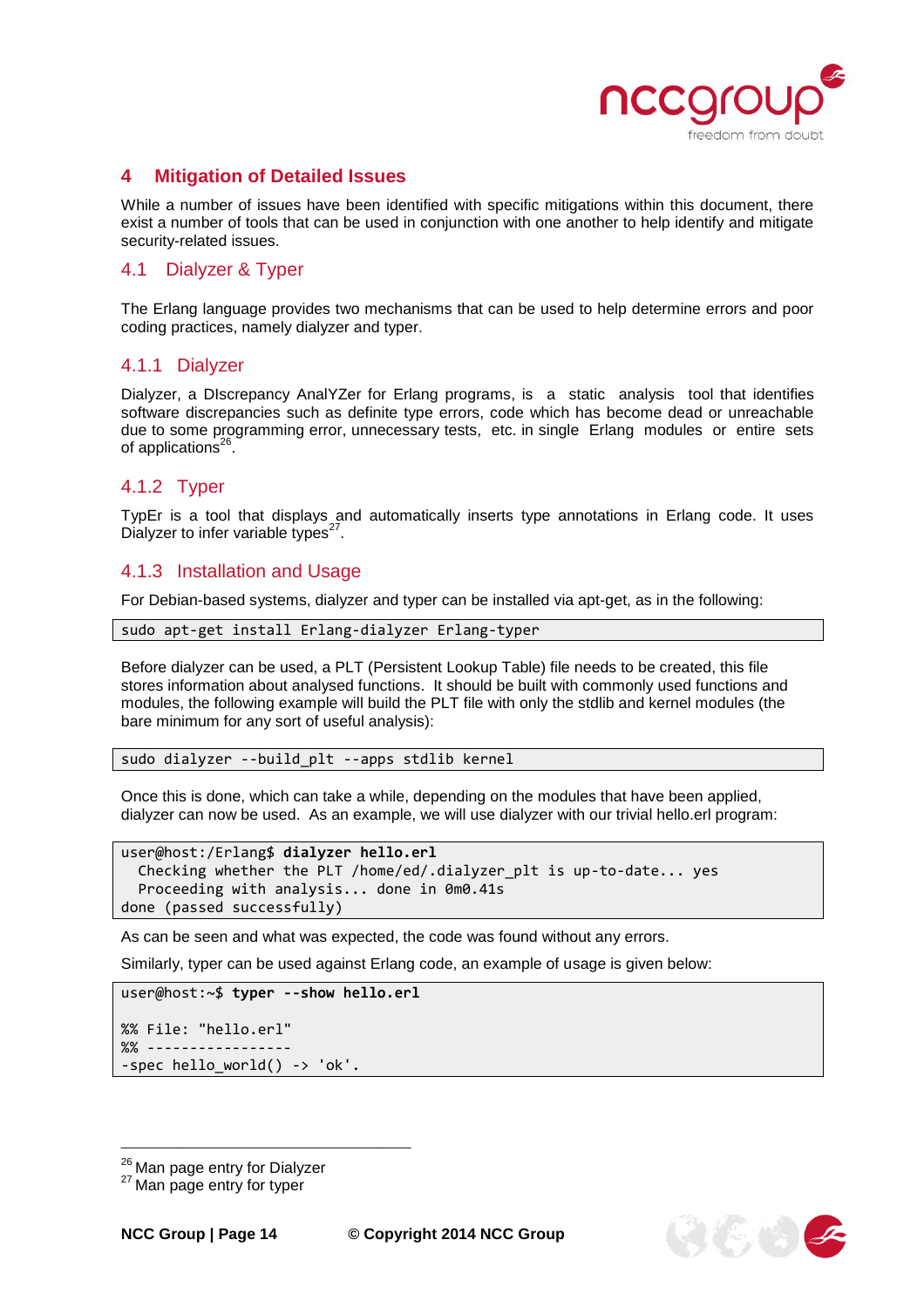

# <span id="page-14-0"></span>4.2 CodeNavi

CodeNavi<sup>28</sup> is a tool designed by NCC Group to manage the security audit of large code projects. Within CodeNavi, these exists custom profiles that can perform dedicated and specific searches against a pre-defined list of commonly found issues and expressions.

For users running CodeNavi 1.2 and less, a basic Erlang.txt file has been created; for the more adventurous user i.e. those running CodeNavi version 1.3 and above, an Erlang.grepifyv2 file has been created to aid a code review of Erlang code.

A sample screenshot of the Erlang.txt profile, within Grepify.Profiles can be seen below:

| ≘ | Ξ |              | ₩   |   |
|---|---|--------------|-----|---|
|   |   | <b>Notes</b> |     | N |
|   | È | ĥ            | ШIJ |   |

ASP.NET.FileSvstemAccess ASP.NET.ModulesHandlersEtc C.MallocAndFree DynamicsAX.Banned Erlang

#### **Figure 2: Erlang Profile**

View the CodeNavi Getting-Stated page<sup>29</sup> for more information on usage and CodeNavi functionality.



<sup>&</sup>lt;sup>28</sup><https://github.com/nccgroup/ncccodenavi>

<sup>&</sup>lt;sup>29</sup> <https://github.com/nccgroup/ncccodenavi/wiki/Getting-Started>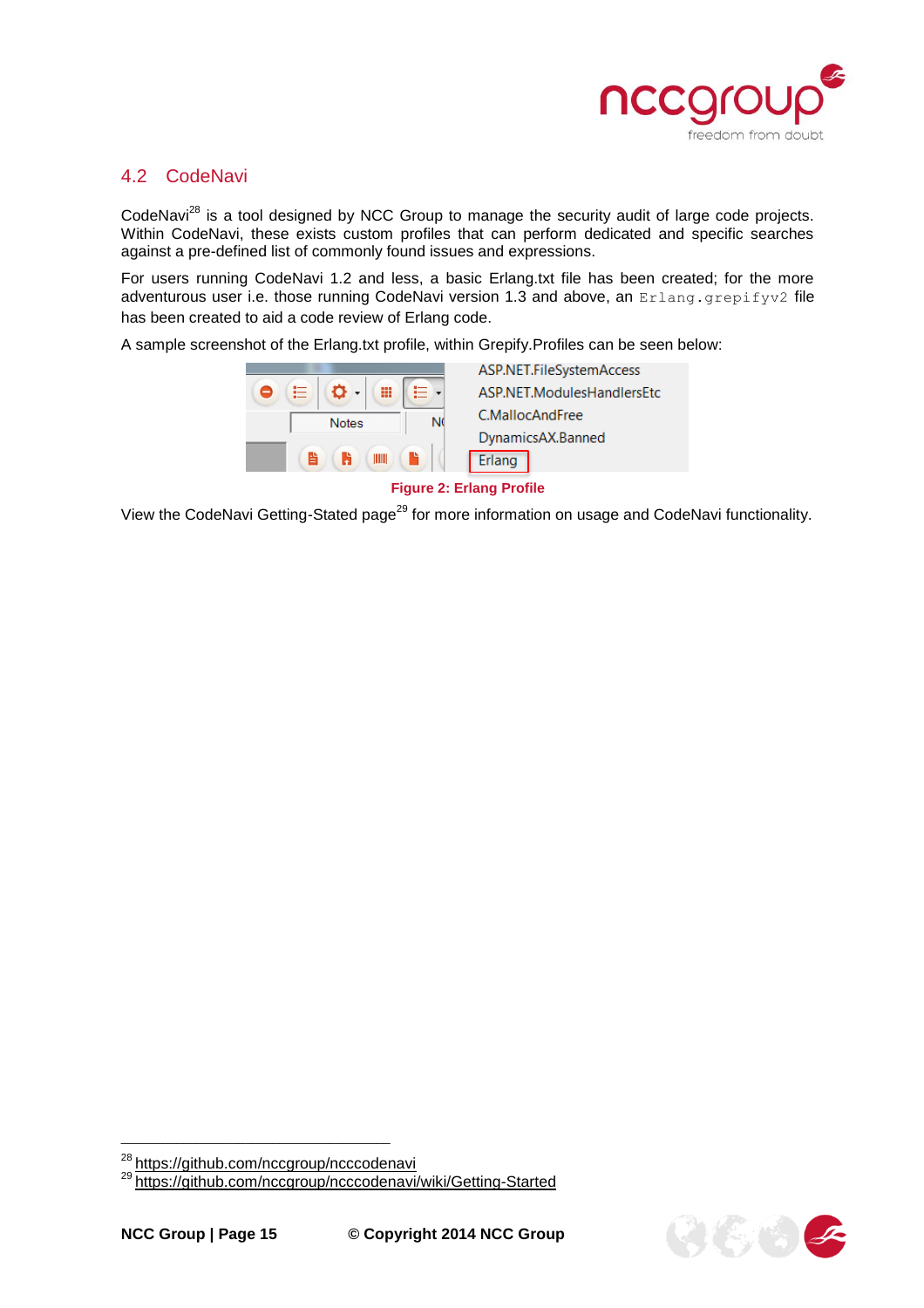

# <span id="page-15-0"></span>**5 Conclusion**

Writing secure Erlang code or any code for that matter, is not a trivial task and is often difficult to "fitin" retrospectively; with that in mind, the following high-level issues should be introduced from an early phase within the design process:

- Ensure that node communications are appropriately encrypted.
- ◆ When using magic cookies:
	- > Do not use "noccokie"
		- > Use \$HOME/.erlang.cookie
		- ▶ Run nodes with the minimum amount of privileges i.e. not root (UID 0)
- When using crypto, use crypto: rand\_bytes.
- When hashing passwords, ensure a robust hashing algorithm is used like bcrypt or PBKDF2.
- For external system calls:
	- $\blacktriangleright$  Ensure that the full path is used;
	- System calls and file operations should have their return status checked to ensure logic is maintained.
- ◆ Do not export all in a production environment.
- ◆ Ensure that all elements of the LYME stack are running the latest, stable release.

When analysing Erlang code bases a number of tools are available:

- Dialyzer
- Typer
- CodeNavi with an Erlang profile